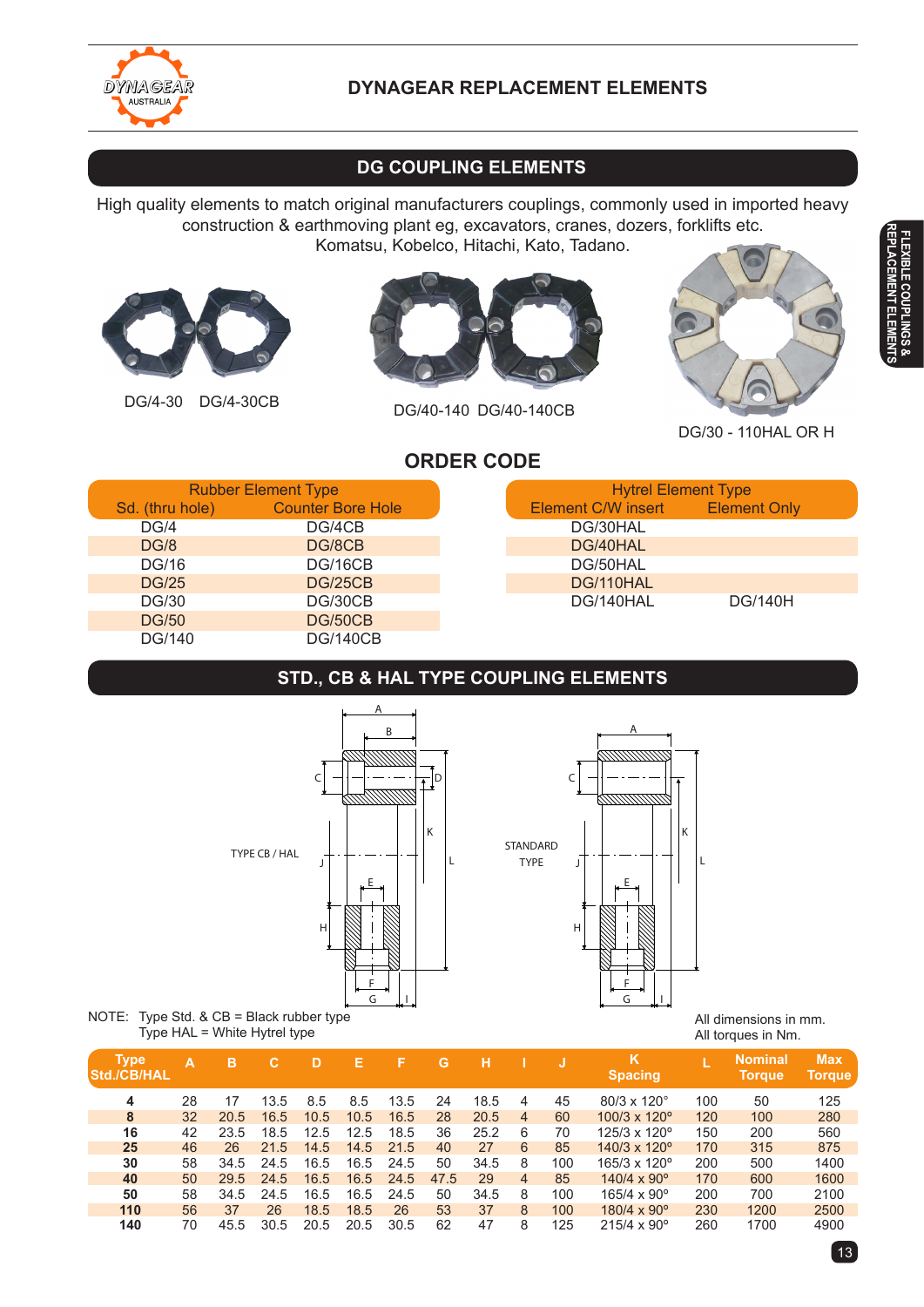

### **Adaptive RUBBER ELEMENT COUPLINGS FOR HYDRAULIC PUMPS & GENERAL USE**

#### **POWER RATINGS MATCHED TO APPLICATION.**

The coupling design features a very flexible element for power transfer, ensuring maximal torque capacity, with dampening of shock loads and excellent misalignment capacity. The element works well in harsh environments resulting in long life cycles.

#### **BROAD APPLICATION VERSATILITY.**

The steel hub design permits ease of modification to suit specialized or challenging applications. The coupling range suits a large range of shaft sizes from 16mm (5/8") to 57mm (2 1/4") in popular splines and round bores. Specials can also be made to order.

#### **STANDARD SPLINED OR ROUND BORE SHAFT CONNECTIONS.**

The DG Coupling range suits most splined shaft connections for hydraulic pumps and motors including imperial and metric sizes. Splined hubs use our popular CLAMPLOCK lateral or axial positive locking mechanisms eliminating the spline wear associated with unlocked spline connections.

Standard bore sizes using taperlock bushes are available in imperial and metric sizes to suit hydraulic pumps and motors and IEC electric motor shaft standards.



DG8 Spline to spline coupling

### **MAXIMUM MISALIGNMENT TOLERANCES.**

#### **Axial Displacement.**

The element locates the hubs on the shafts. However, up to +/- 2mm axial displacment is tolerated at 1000rpm .

#### **Radial Misalignment.**

Between 2mm @ 3000rpm and up to a total of 5mm at 1000 rpm.

SPEED:Consult factory for speeds exceeding 4000 RPM. **Angular Misalignment.**

The total angular misalignment is 2˚ at 1400 rpm. This is speed dependent .



| <b>SERIES</b> | Continuous<br><b>Torque</b> | Maximum<br><b>Torque</b> | Intermittent<br><b>Torque</b> |  |
|---------------|-----------------------------|--------------------------|-------------------------------|--|
| DG8           | 100 Nm<br>83 ft lbs         | 250 Nm<br>183 ft lbs     | 157 Nm<br>116 ft lbs          |  |
| <b>DG25</b>   | 315 Nm<br>250 ft lbs        | 800 Nm<br>590 ft lbs     | 475 Nm<br>350 ft lbs          |  |
| <b>DG50</b>   | 700 Nm<br>466 ft lbs        | 2000 Nm<br>1475 ft lbs   | 884 Nm<br>652 ft lbs          |  |

#### **Ordering Information**

To order a DG flexible coupling

- 1. Select the element size that will suit the torque output from the driving shaft. eg electric motor.
- 2. Select the flange and the hub sizes from the tables above. Ideally, the hub size will fit onto the smallest shaft.
- 3. The complete coupling will comprise of 3 ordered parts. The flange, the element and the hub.

#### **Example**

To couple an electric motor to a hydraulic pump. The electric motor is 90L IEC frame 4 pole motor. Power rating is 1.5 kW at the couple 1440 rpm. Shaft size is 24mm with a 8mm key.

The pump is an SAE B pump with input shaft of 13T 16/32DP spline, nom. OD 7/8"

- From page 43, use the formula to convert kW into torque. ie T= (1.5\*9549)/1440 = 10 Nm. The required element will therefore be a DG/8CB. 1. Half
- For the smallest shaft, being the 13T spline, use the hub part DG8HB03 2.
- For the electric motor, shaft size 24mm, use the flange part DG8FL74 3.